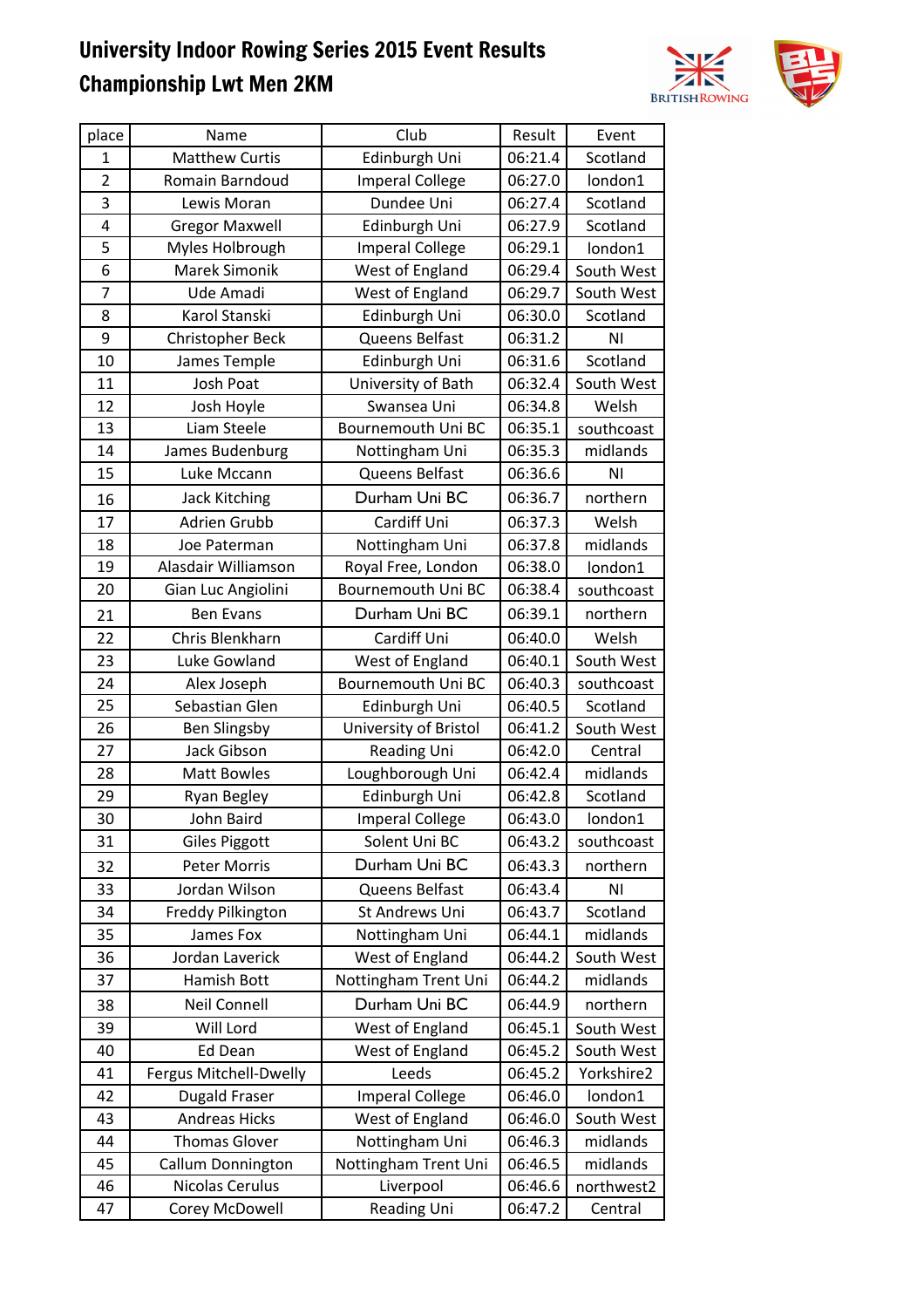

| 48 | <b>Adam Miller</b>         | Surrey Uni BC                    | 06:47.5 | london2        |
|----|----------------------------|----------------------------------|---------|----------------|
| 49 | James Stormont             | Cardiff Uni                      | 06:47.7 | Welsh          |
| 50 | Rob Eyres                  | Durham Uni BC                    | 06:49.0 | northern       |
| 51 | <b>Effan Reid</b>          | <b>Imperal College</b>           | 06:49.0 | london1        |
| 52 | <b>Thomas Downes</b>       | Keele Uni                        | 06:49.2 | northwest1     |
| 53 | <b>Howard Hartley</b>      | Liverpool                        | 06:49.5 | northwest2     |
| 54 | <b>Niels Henning</b>       | <b>Stirling Uni</b>              | 06:49.6 | Scotland       |
| 55 | Ed Cowburn                 | Portsmouth Uni BC                | 06:49.8 | southcoast     |
| 56 | Adam Griambone             | Nottingham Uni                   | 06:49.9 | midlands       |
| 57 | Jack Robinson              | Heriot Watt Uni                  | 06:50.2 | Scotland       |
| 58 | Robbie Cherry              | University of Bath               | 06:50.8 | South West     |
| 59 | Sandy Lockett              | Cumbria                          | 06:50.9 | northwest2     |
| 60 | George Turner              | St Andrews Uni                   | 06:51.1 | Scotland       |
| 61 | <b>Matty Ashall</b>        | Leeds                            | 06:51.2 | Yorkshire2     |
| 62 | <b>Graham Ayres</b>        | Lancaster                        | 06:51.9 | northwest2     |
| 63 | <b>Scott Shakal</b>        | University College London        | 06:52.0 | london1        |
| 64 | Jason Armstrong            | Queens Belfast                   | 06:52.4 | NI             |
| 65 | <b>Christopher Hartley</b> | <b>Stirling Uni</b>              | 06:52.4 | Scotland       |
| 66 | John (Jake) Figi           | University College London        | 06:53.0 | london1        |
| 67 | <b>Alex Holmes</b>         | <b>Stirling Uni</b>              | 06:53.2 | Scotland       |
| 68 | Sam Thompson               | Edinburgh Uni                    | 06:53.3 | Scotland       |
| 69 | Nick Woods                 | West of England                  | 06:53.8 | South West     |
| 70 | <b>Jack Maddicks</b>       | Royal Free, London               | 06:54.0 | london1        |
| 71 | <b>Ben Gray</b>            | Nottingham Uni                   | 06:54.2 | midlands       |
| 72 | Joseph Cohen               | Edinburgh Uni                    | 06:54.6 | Scotland       |
| 73 | <b>Edward Ayton</b>        | Strathclyde Uni                  | 06:54.8 | Scotland       |
| 74 | Ben Evans                  | Queens Belfast                   | 06:54.9 | N <sub>l</sub> |
| 75 | Darren He                  | <b>Jniversity College London</b> | 06:55.0 | london1        |
| 76 | <b>Jack Merritt</b>        | Royal Free, London               | 06:55.0 | london1        |
| 77 | Morgan Serpell             | Glasgow Uni                      | 06:55.1 | Scotland       |
| 78 | <b>Gareth Davies</b>       | University of Bristol            | 06:55.3 | South West     |
| 79 | Youssef Ellimouni          | East London                      | 06:55.8 | Central        |
| 80 | Alex Wooley                | Leicester Uni                    | 06:56.2 | midlands       |
| 81 | <b>Robert Proud</b>        | Nottingham Uni                   | 06:56.7 | midlands       |
| 82 | Oscar Frith                | <b>Jniversity College London</b> | 06:57.0 | london1        |
| 83 | Sandy Lee                  | Leicester Uni                    | 06:57.3 | midlands       |
| 84 | Julian Niedermaier         | Southampton Uni BC               | 06:57.6 | southcoast     |
| 85 | Shaun Colley               | Leicester Uni                    | 06:57.6 | midlands       |
| 86 | Joseph Love                | East London                      | 06:57.9 | Central        |
| 87 | John Allden                | University of Bristol            | 06:58.4 | South West     |
| 88 | Alex Sutcliffe             | Leicester Uni                    | 06:58.5 | midlands       |
| 89 | <b>Patrick Martin</b>      | Queens Belfast                   | 06:59.2 | NI             |
| 90 | <b>Robert Smith</b>        | Royal Hollaway                   | 06:59.7 | Central        |
| 91 | Chris Imms                 | <b>Reading Uni</b>               | 06:59.9 | Central        |
| 92 | <b>Rory Shadwell</b>       | Royal Free, London               | 07:00.0 | london1        |
| 93 | <b>Richard Matthewson</b>  | Salford                          | 07:00.4 | northwest2     |
| 94 | David Roy                  | Queens Belfast                   | 07:01.5 | N <sub>1</sub> |
| 95 | Miki Uryszek               | University of Bristol            | 07:01.9 | South West     |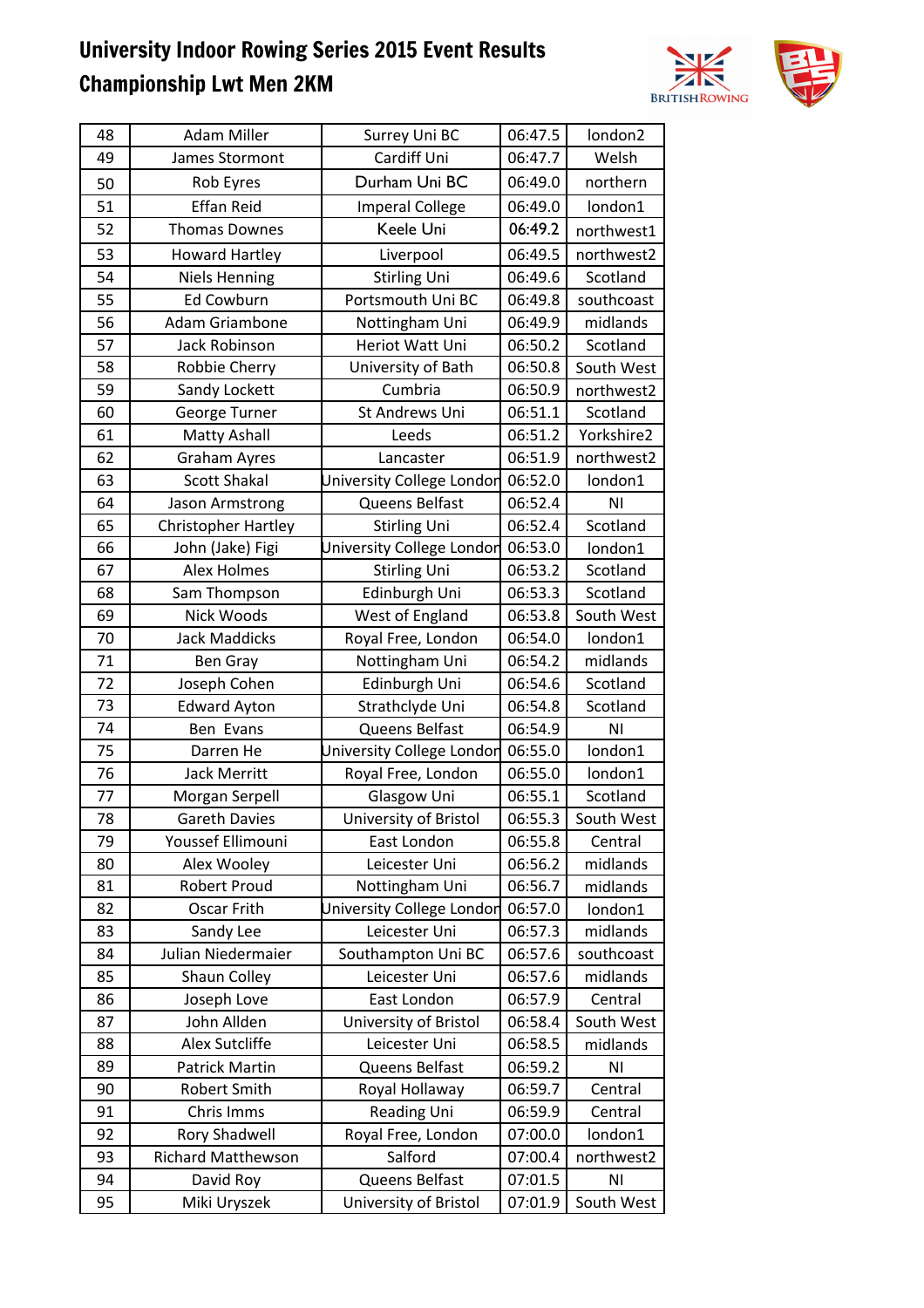

| 96         | Chris Brittain                | Nottingham Uni                             | 07:02.6            | midlands              |
|------------|-------------------------------|--------------------------------------------|--------------------|-----------------------|
| 97         | Miles Taylor                  | Queens Belfast                             | 07:02.9            | ΝI                    |
| 98         | Benjamin McMahon              | University of Bath                         | 07:03.1            | South West            |
| 99         | Boyang Pan                    | University College London                  | 07:04.0            | london1               |
| 100        | <b>Hidde Ottens</b>           | Southampton Uni BC                         | 07:04.6            | southcoast            |
| 101        | Louis Oldfield                | Nottingham Trent Uni                       | 07:04.7            | midlands              |
| 102        | Alex Ighalo                   | York                                       | 07:04.9            | Yorkshire2            |
| 103        | Michael Quinn                 | Queens Belfast                             | 07:05.1            | ΝI                    |
| 104        | Joe Aston                     | Nottingham Uni                             | 07:05.2            | midlands              |
| 105        | <b>Howard MacDonald</b>       | Leeds                                      | 07:06.7            | Yorkshire2            |
| 106        | <b>Alex Davis</b>             | Leicester Uni                              | 07:06.7            | midlands              |
| 107        | Nick Darlison                 | Nottingham Trent Uni                       | 07:06.8            | midlands              |
| 108        | Sam Geller                    | Nottingham Trent Uni                       | 07:07.1            | midlands              |
| 109        | <b>Alex Rollins</b>           | Reading Uni                                | 07:07.3            | Central               |
| 110        | Seb Ellis                     | Nottingham Trent Uni                       | 07:09.6            | midlands              |
| 111        | Christopher Holt              | Keele Uni                                  | 07:10.7            | northwest1            |
| 112        | Magnus Whittle                | <b>Imperal College</b>                     | 07:11.0            | london1               |
| 113        | James Molony                  | Durham Uni BC                              | 07:11.4            | northern              |
| 114        | Jonathan Chetland             | Surrey Uni BC                              | 07:12.7            | london <sub>2</sub>   |
| 115        | Sergi Villalta                | <b>Imperal College</b>                     | 07:13.0            | london1               |
| 116        | <b>Michael Trent</b>          |                                            | 07:13.3            | midlands              |
| 117        | <b>Tom Barnes</b>             | Nottingham Trent Uni<br><b>Bradford</b>    | 07:13.9            | Yorkshire2            |
|            |                               |                                            |                    |                       |
| 118<br>119 | Sebastiaan Jansen             | University College London<br>Solent Uni BC | 07:14.0<br>07:14.2 | london1               |
| 120        | James Roberts<br>Joshua Coe   |                                            | 07:14.2            | southcoast<br>london2 |
| 121        |                               | Surrey Uni BC                              | 07:15.7            | midlands              |
|            | Andy Holland<br>Nick Brandish | Leicester Uni                              |                    |                       |
| 122<br>123 |                               | Nottingham Trent Uni<br>Southampton Uni BC | 07:16.8            | midlands              |
|            | Jack Mcloughlin               |                                            | 07:17.2            | southcoast            |
| 124        | Cameron Magrath               | East London                                | 07:17.5<br>07:17.7 | Central               |
| 125        | <b>Brad Cleary</b>            | Lancaster                                  |                    | northwest2            |
| 126        | Jamie Lester                  | University of Bristol                      | 07:18.1            | South West            |
| 127        | Joe Elliot                    | Nottingham Trent Uni                       | 07:18.2            | midlands              |
| 128        | <b>Thomas Crowley</b>         | Leeds                                      | 07:18.7            | Yorkshire2            |
| 129        | Elijah Mtonga                 | <b>Stirling Uni</b>                        | 07:19.7            | Scotland              |
| 130        | Rishi Anand                   | University College London                  | 07:21.0            | london1               |
| 131        | Sam Walker                    | Leeds Beckett                              | 07:22.9            | Yorkshire2            |
| 132        | <b>Jack Grounds</b>           | Nottingham Trent Uni                       | 07:24.0            | midlands              |
| 133        | Glyn Smith                    | Portsmouth Uni BC                          | 07:25.0            | southcoast            |
| 134        | Jacob Birchenough             | Bangor                                     | 07:25.7            | northwest2            |
| 135        | Antonio Sorgi                 | <b>Jniversity College London</b>           | 07:26.0            | london1               |
| 136        | Jake Cable                    | University College London                  | 07:26.0            | london1               |
| 137        | George Herbert                | Nottingham Trent Uni                       | 07:27.0            | midlands              |
| 138        | <b>Bradley Westcott</b>       | East London                                | 07:27.1            | Central               |
| 139        | Tom Kelsey                    | Nottingham Trent Uni                       | 07:27.1            | midlands              |
| 140        | Josh Moberly-Clarke           | Leeds                                      | 07:27.6            | Yorkshire2            |
| 141        | C. Anagnostopoulos            | Swansea Uni                                | 07:28.8            | Welsh                 |
| 142        | Danny Molyneux                | Lancaster                                  | 07:29.5            | northwest2            |
| 143        | Jonathan Currie               | Strathclyde Uni                            | 07:31.3            | Scotland              |